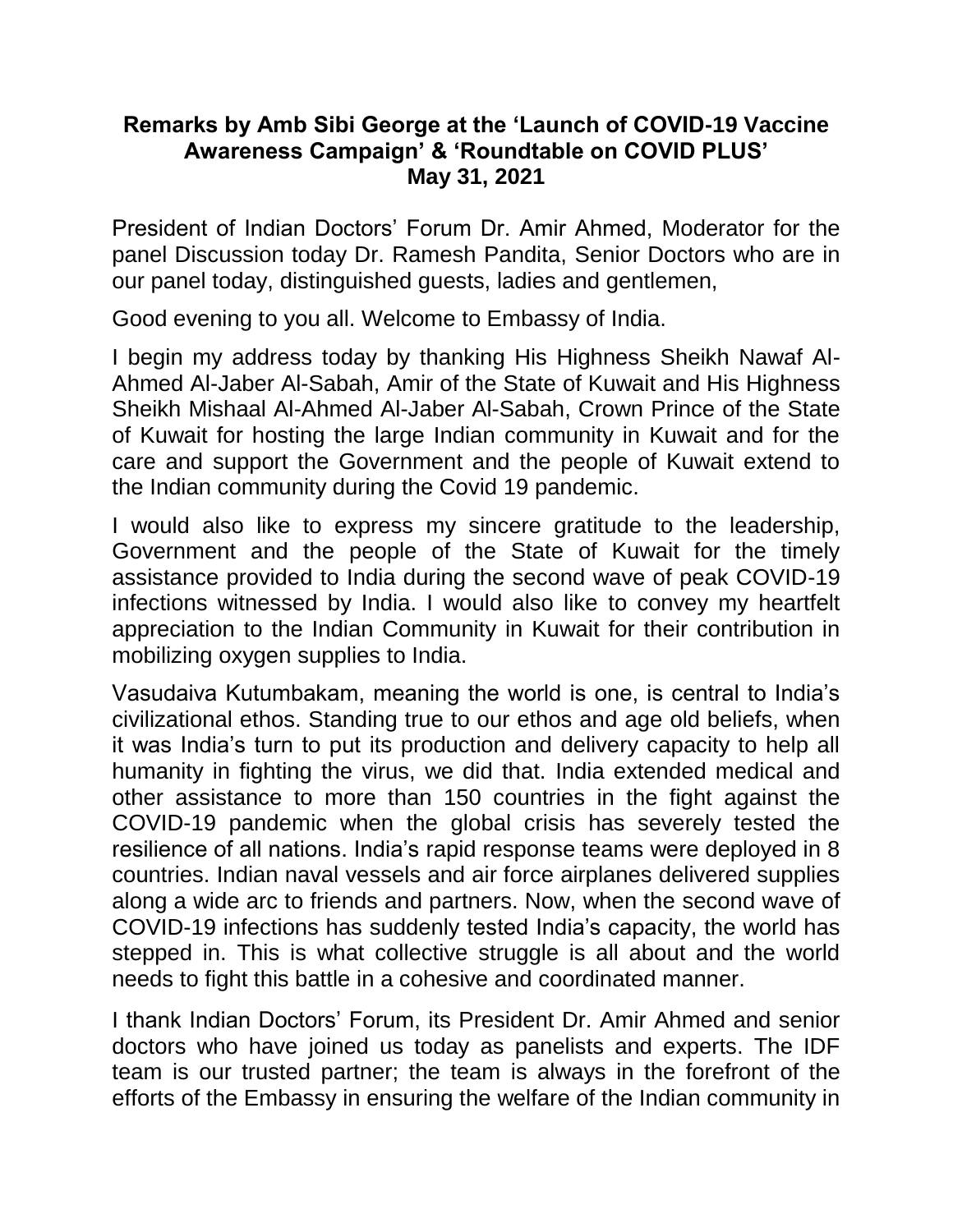Kuwait. I thank IDF for its humanitarian efforts and its many endeavors in supporting the Indian community in its efforts to fight the pandemic.

Dear Friends,

We are all well aware of how COVID-19 is changing the course of our living history. It is a global challenge of a magnitude that humanity has not experienced in recent memory. It is continuing to throw up new challenges to every country, every society and every family including in India and here in Kuwait. With each passing day, once gets to hear of a new development as far COVID-19 is concerned; we hear of new variant rearing its ugly head in some part of the world and the consequent fear of its spread to other countries around the world; or we get to hear of the occurrence of second, third or even fourth wave of new peak infections; or we get to hear of the new complications medical experts, scientists are discovering in COVID affected individuals; and so on.

By recounting all these, I do not want to sound pessimistic nor do I wish to scare you all; what I really intend to do is to tell you that this challenge that we face is an evolving one. It is rapidly changing and posing serious questions with its myriad manifestations. In order to face this continuously evolving pandemic, we need to remain eternally vigilant. We need to adapt and find innovative solutions to counter this existential threat that we face. We need to understand that post COVID-19, we will have a new normal. COVID-19 will no doubt be an epochal marker of our times.

It is in this context that the Embassy is organizing today's event through which we seek to do two things. First, we wish to drive home this message to all our fellow Indian brothers and sisters in Kuwait that they should get themselves and their loved ones vaccinated against COVID-19. Vaccination is all but just the first step we need to take urgently to protect ourselves from serious illness arising out of this infection. We will still need to continue to follow all the COVID-19 related health guidelines and protocols including wearing our masks properly, maintaining adequate social distancing, following necessary hygiene etc.; remember the new normal consists of all these things in our day to day lives.

To drive home this message on importance of vaccination, the Embassy, in association with the Indian Doctors Forum (IDF) Kuwait, is launching today a dedicated COVID-19 vaccine awareness campaign. With this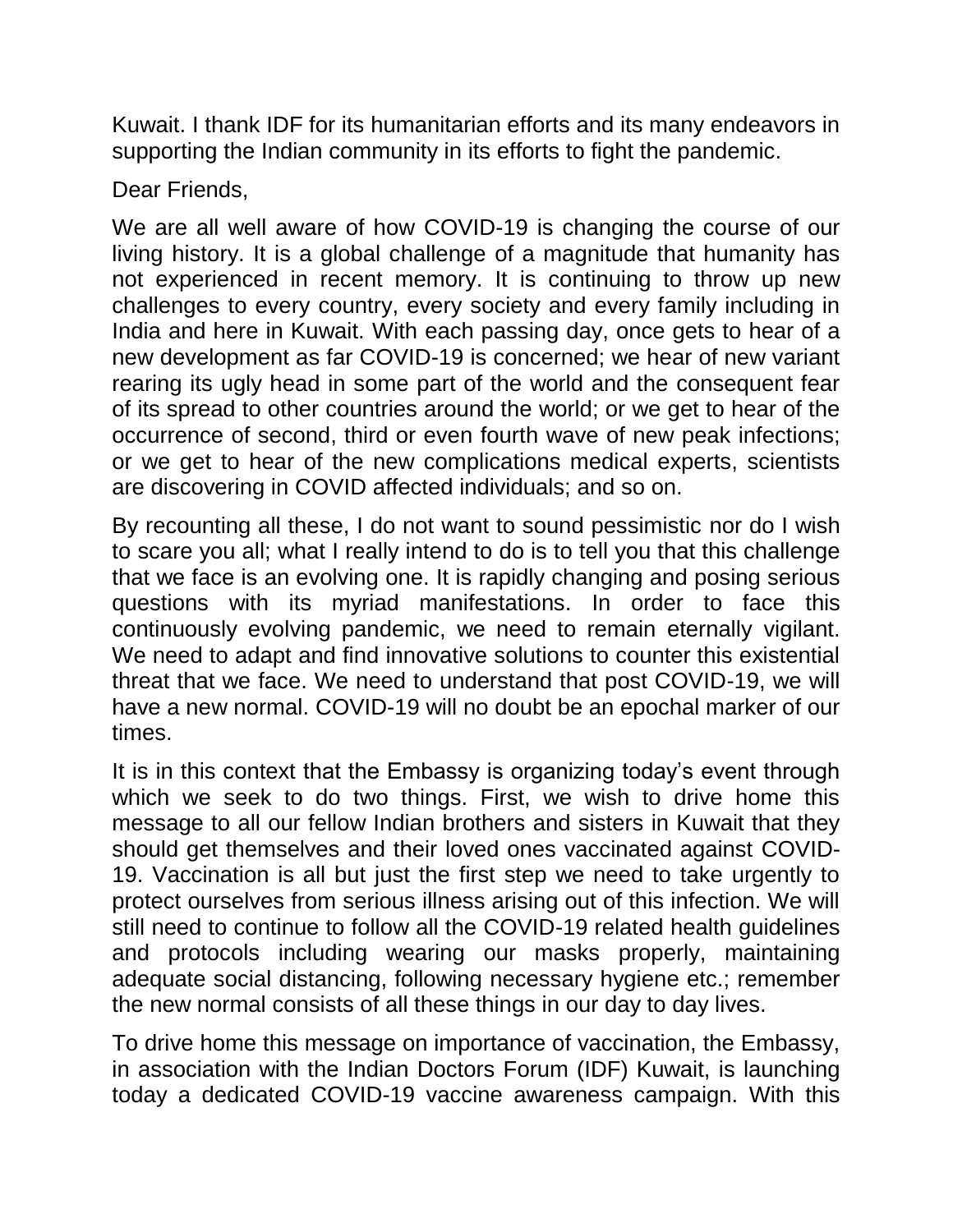campaign, we intend to reach out to each and every one of our fellow Indian brothers and sisters here in Kuwait. We have brought a booklet with COVID-19 vaccine related information in as many as 14 languages. We are grateful to all the doctors from IDF Kuwait who have authored this booklet. It is their expert comments and suggestions that constitute this booklet. In addition, I am also glad to announce that we are also launching a video campaign with messages from your doctors, again in 14 languages. This initiative, I believe, will definitely help in dispelling the many myths that people still have about COVID-19 vaccines. My request and message to all of you is simple: please follow the advice of expert medical professionals and register for vaccination.

I also urge the community to use the free multilingual tele-consultations offered by our doctors. Ask any questions, seek any advice, share your stress and strains with us, don't get panic, don't worry, and don't shy away from raising your issues with our doctors and with your embassy. Please use the twelve new WhatsApp numbers for contacting us in multiple languages. We will do everything humanly possible to address your worries and concerns.

Dear Friends,

We also have a roundtable on "COVID Plus". Many of you may be wondering what this Plus means in the context of COVID-19. Well, let me explain to you, like I mentioned earlier, COVID-19 crisis is manifesting in myriad ways and forms. With every passing day, we hear of new complications and developments related to COVID-19. There are these new health risks that we read about – Black Fungus, White Fungus and Yellow Fungus. There are media reports that the next wave of infections with newer strains of the COVID-19 virus is likely to be more harmful to young children including infants. The Plus represents these developments.

These developments sound alarming and dangerous. However, before we panic, we first need to understand these developments and assess the true risk. If there is one thing we need to learn from the challenges posed by the pandemic for over a year now; it is this based on two basic hows - How do we get out of it? And How not to get there again? This will help us in designing better preventive mechanism to deal with any evolving threat.